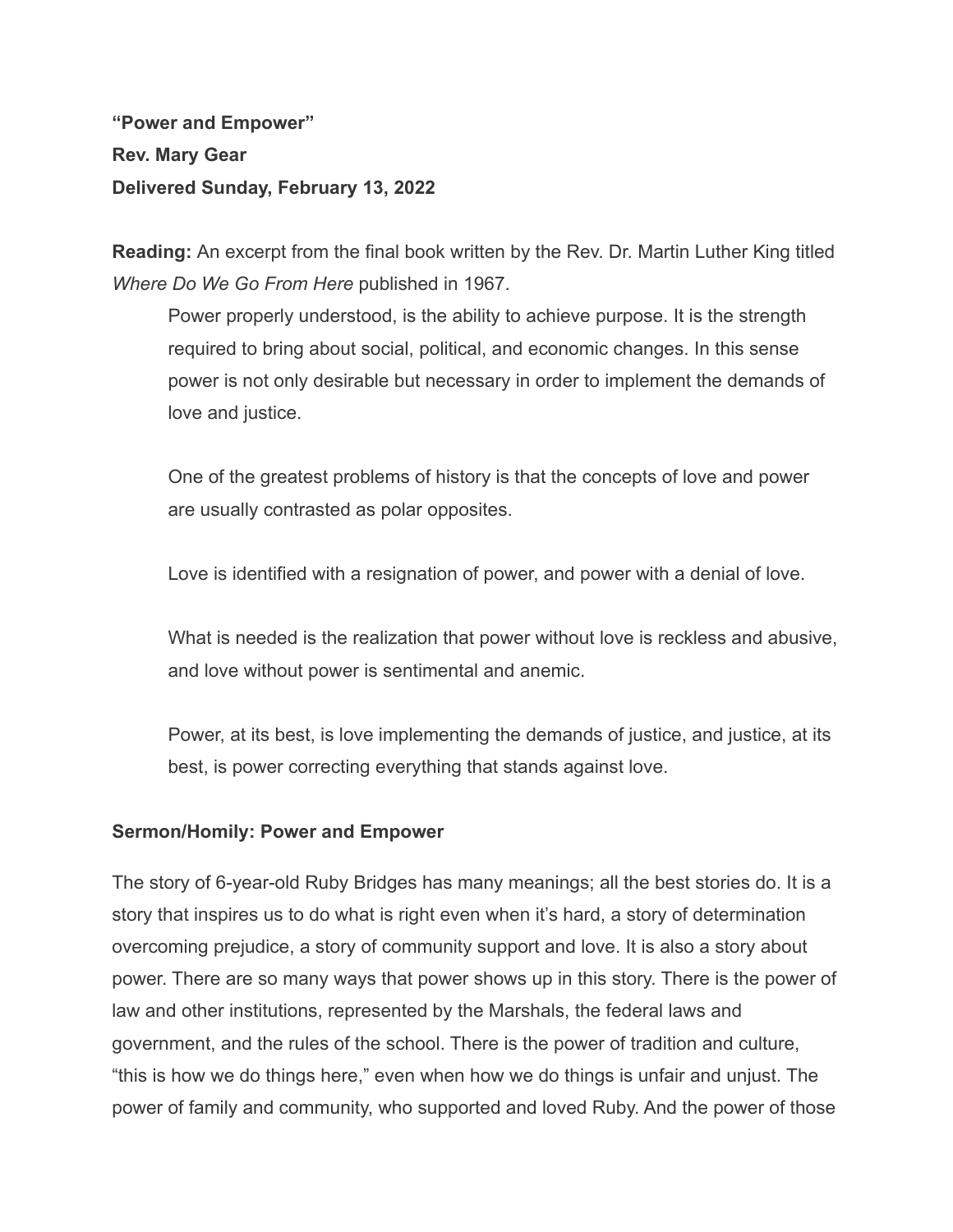who opposed integration. There's Ruby's powerful sense of right and wrong, her moral compass. There's the power of Ruby's faith in God and faith in the ability of people to change. This is a powerful story in many ways. In this month when we honor Black History, we honor the many stories of the struggle for liberation, those told and untold, those known and unknown.

I'm talking about power today because our spiritual theme for this month is empower, one of the words in the new OUUC mission. For just a bit of context, about this time last year, this congregation crafted new vision and mission statements, and new goals or ends. Our mission is the things that we do to bring about the world we envision. Our goals help define the steps along the way.

Last Spring, you reflected and discussed, and finally adopted a vision of an interconnected world that is loving, just and healthy. You adopted a mission with six words: welcome and wonder, embrace and empower, bridge and become.

I believe we can't understand "empower" without diving into "power" first. Empower simply means to share or give our power to help someone else. It might help them be more strong or confident, to use their voice, to act for themselves or to act on behalf of others. If we are to empower, we first need to understand our power.

Dr. King described power as the ability to achieve purpose, **t**he strength required to bring about social, political, and economic changes. Six-year-old Ruby had power, so did the marshals and so did her school and community. The reality is that most of us have some power, and some of us have a lot.

One of the ways for us to understand power is in the context of privilege. This perspective is especially important for justice work. The slide that is going up is the Wheel of Power and Privilege, created by Sylvia Duckworth. We'll also put a link to this in the chat.

## **[https://www.thisishowyoucan.com/post/\\_\\_wheel\\_of\\_power\\_and\\_privilege](https://www.thisishowyoucan.com/post/__wheel_of_power_and_privilege)**

Each spoke of the wheel is an area of identity or a human characteristic, like gender,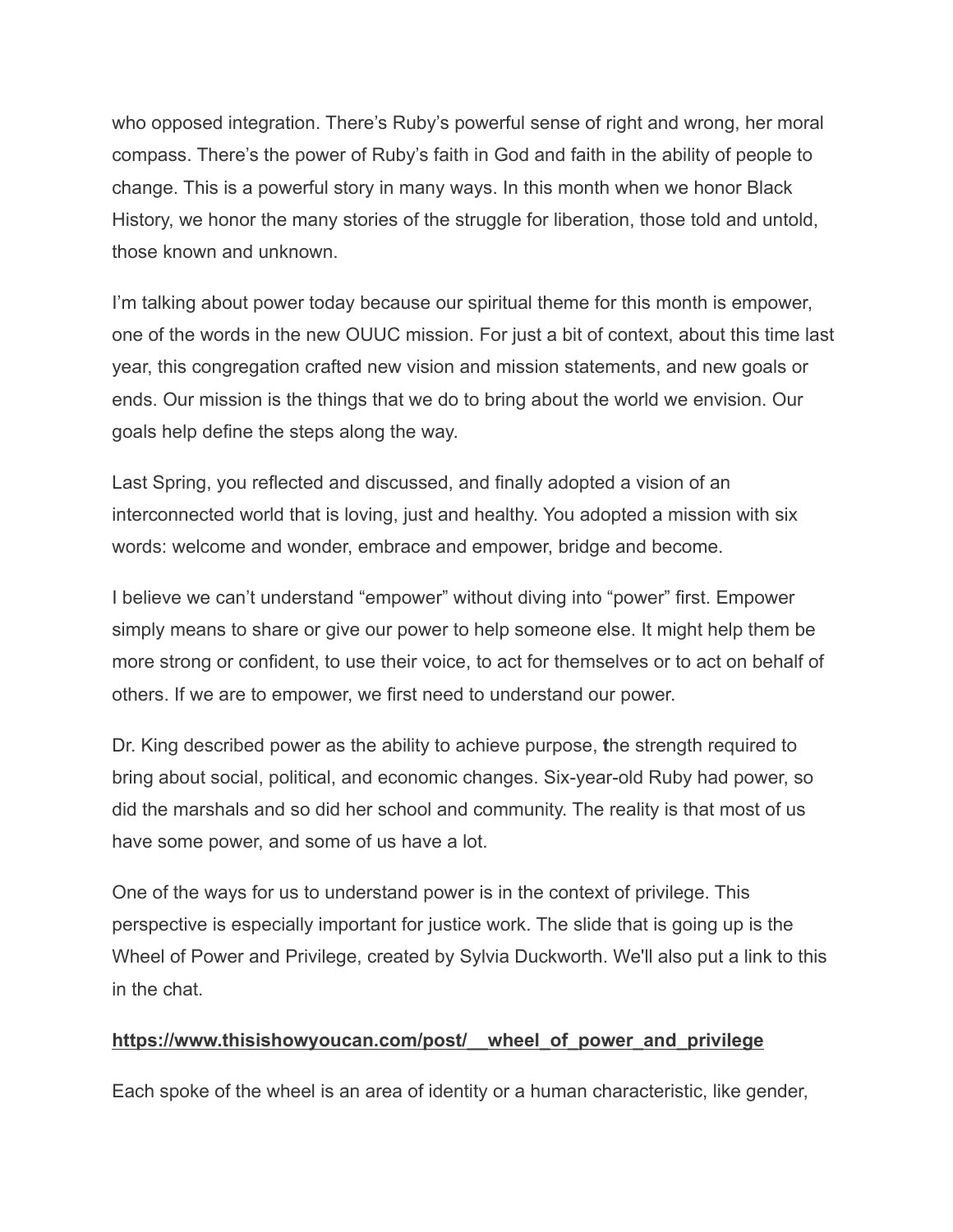skin color, body size, mental and physical health, wealth, education, housing. At the center is power. The closer to the center of the wheel you are on the spokes, the more privilege you have and so the more power you have. If you are on the outer edge of the wheel, you are on the margins and have less power.

Where are you on some of these spokes? Toward the center? On the margin?

As you place yourself on the wheel, just take a moment to notice, how are you feeling in your body right now? What is your body telling you about your power?

Power in this context is an uncomfortable word for some of us, perhaps even most of us. We might feel like we have no or little power. We might feel ashamed of our power, especially when it is paired with our privileges. We might have been or be in positions of power unsure of how to use it or afraid of using it. We might have been or be in positions under those with power and feeling oppressed and powerless.

When I first learned about this wheel and placed myself on the spokes, I felt a lot of things: stunned, defensive, a bit ashamed, grieving the injustice. I tried to imagine the person who would be on the margins in every spoke. In Olympia, I think I've seen that person living in a homeless encampment. They have little power, if any. But it wasn't hard to imagine the person at the center of every spoke; we see them in the media every single day. They most certainly have power.

I believe many of us are uncomfortable with power because we have experienced "power over." Most of our social structure is hierarchical, and there are people at the top with more power. "Power over" means those at the top use their power to enrich the minority at the expense of the majority, oppression of most people so there is more of everything for a few at the top. Dr King said, "power without love is reckless and abusive." "Power over" is a challenge to the human spirit, so we tend to respond by rising up, resisting and rebelling, or giving in.

Think about the political battles over COVID restrictions right now. Masks have been framed as a power issue, with some believing it is a minority of elites oppressing the majority with restrictions on freedom. COVID restrictions didn't have to be framed this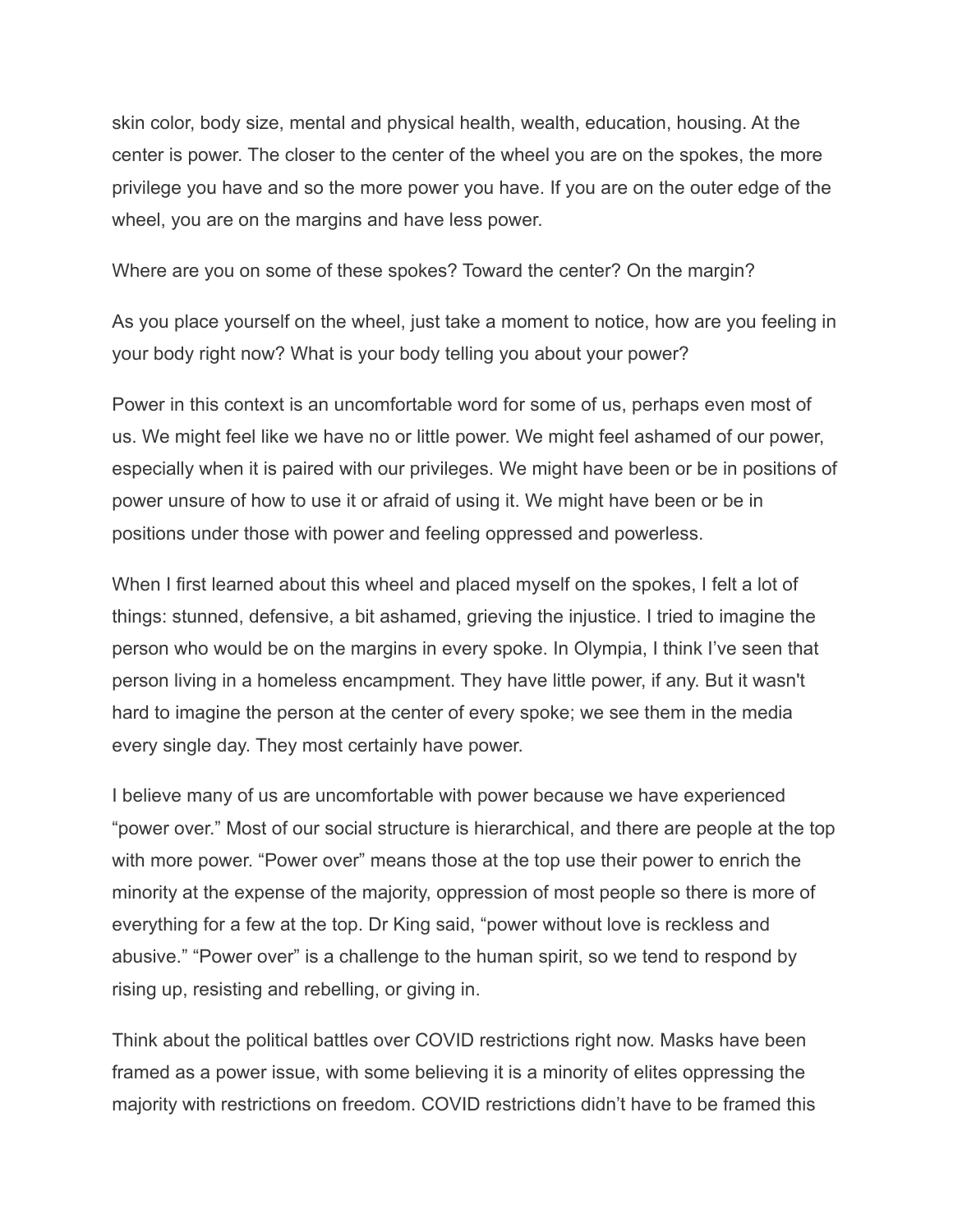way and some leaders aren't doing so. They are framing COVID precautions as our responsibility to each other as we face a collective public health crisis. The people who deliver the message that COVID restrictions take away our freedoms are flexing their power, using "power over" to control and manipulate others and the media, grasping for power they believe they've unfairly lost or are afraid of losing.

Within a hierarchy it is possible to use power in other ways. Because we humans are different in so many ways, you can honestly say that we are inherently unequal. We can find ways to create equal voice and participation, even when there is unequal status. That's equity. It's what democracy as an ideal seeks to do.

A global interdisciplinary network of activists, organizers, educators & scholars named Just Associates says that there are three other ways that we can share power in a hierarchy: instead of "power over," we can use "power with, power to, and power within."

"Power with" means finding common ground among different interests to build collective strength, mutual support, solidarity, and collaboration. This sounds like the Unitarian Universalist  $7<sup>th</sup>$  principle to me-we are all connected.

"Power to" recognizes that everyone has the power to make a difference. We can develop and grow, lending our power to make change.

"Power within" means that we develop a strong foundation of self-worth and self-knowledge so that we can recognize and respect differences without feeling threatened, so we can join together to make change. I'd call this power within the spark of divinity in each of us and the moral compass we develop in a faith community.

Each of these kinds of power is empowerment, how we can share power in meaningful and just ways.

Sometimes we give up our power. Author and activist Alice Walker said, "The most common way people give up their power is by thinking they don't have any." I have power, as do each of you. Where did you find power on the wheel? I am white, heterosexual, educated, housed, middle-class, a native English speaker. On some other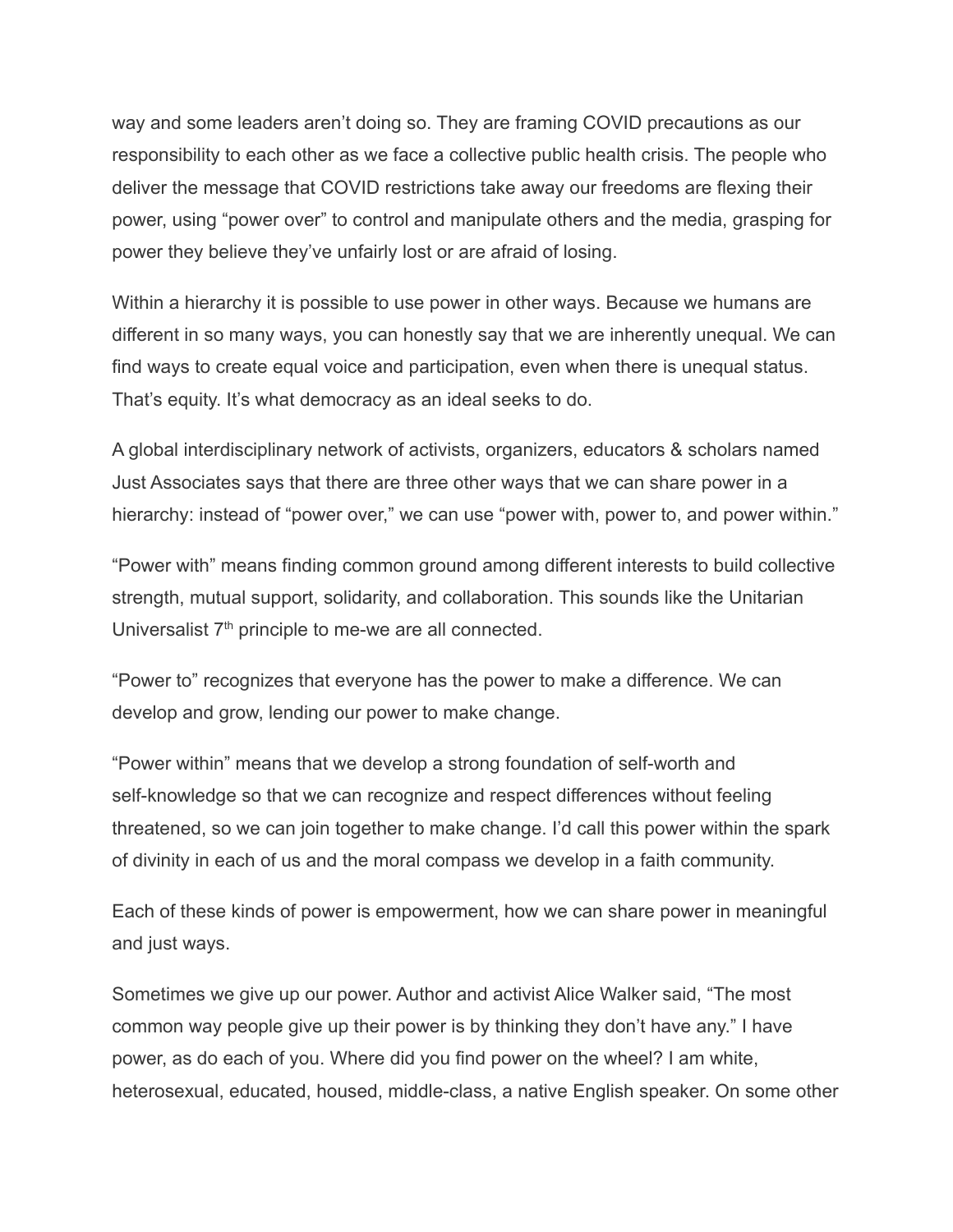spokes I am not as privileged or powerful. I also have power related to my position here, and I carry the power of the clergy. Power that has been used for great good and great evil.

When I was in seminary at Starr King School for the Ministry, I experienced power and privilege in a new way. The faculty and staff at Starr King are intentional about upending the power and privilege wheel. Grounded in Unitarian Universalist values, the school's mission is to train people for religious leadership to counter oppressions, cultivate multi-religious life and learning, and create just and sustainable communities. My experience there was of learning in an environment where those on the margins were intentionally centered, asking those often in the center to share and step aside. As someone used to being pretty close to the center most of the time, being more on the margins was often an uncomfortable experience for me. The language and norms were not what I was used to; sometimes I felt like I was in a foreign land without the privileges I was used to. I learned a lot; not just how to be a minister, but I hope how to be a better human.

Did I still have power and privilege at Starr King? Sure I did. And, so did others. It felt different because it was counter-cultural. As we seek to remedy decades of silencing those on the margins, this is the same dynamic we're experiencing in Unitarian Universalism-those of us usually in the center need to step back and make room, sharing our power. It is also the same dynamic we're experiencing as a nation—as our population becomes more multicultural, those of us used to the center will need to share power. It might be uncomfortable in the way that something new is uncomfortable, and it might be uncomfortable because it feels like a loss, especially if we believe there isn't enough for everyone. It says a lot about our culture that we don't believe there is enough room in the center for everyone. It says a lot about our UU faith that we continue to demand that there is.

Power in itself is not dangerous, but how we use it might be. To empower is one of the ways we can use our power for good.

Power never exists in a vacuum; it is always in relationship with others. Those of us who